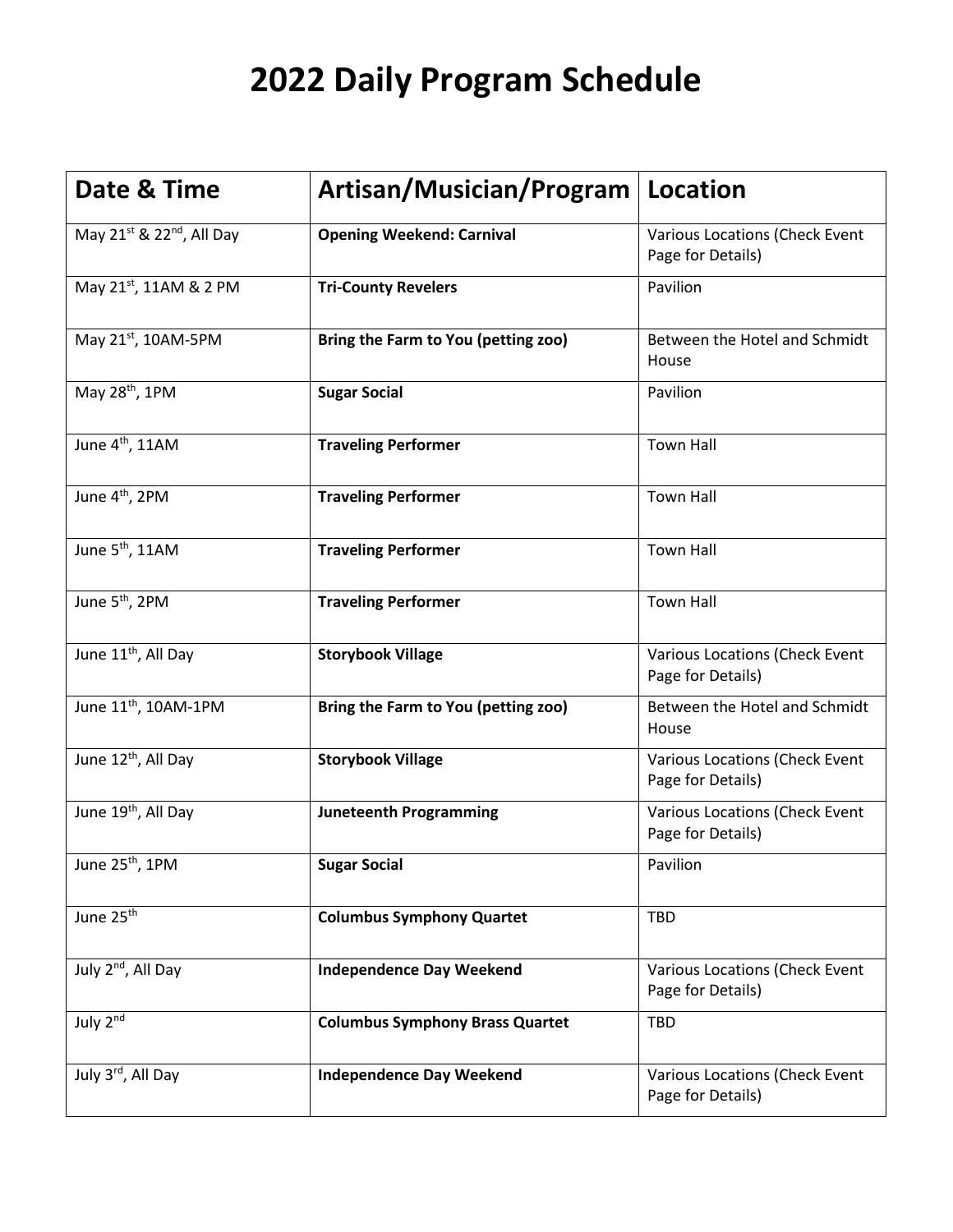| July 9th, 11AM                    | <b>Fashion That Kills</b>             | <b>Town Hall</b>                                    |
|-----------------------------------|---------------------------------------|-----------------------------------------------------|
| July 9 <sup>th</sup> , 2PM        | <b>Crimes of Fashion</b>              | <b>Town Hall</b>                                    |
| July 10th, 11AM                   | <b>Fashion That Kills</b>             | <b>Town Hall</b>                                    |
| July 10th, 2PM                    | <b>Crimes of Fashion</b>              | <b>Town Hall</b>                                    |
| July 16 <sup>th</sup> , 11AM      | 19th Century Amputations & Surgery    | <b>Town Hall</b>                                    |
| July 16 <sup>th</sup> , 1PM       | <b>Medical Marvels &amp; Mishaps</b>  | <b>Town Hall</b>                                    |
| July 17th, 11AM                   | 19th Century Amputations & Surgery    | <b>Town Hall</b>                                    |
| July 17th, 1PM                    | <b>Medical Marvels &amp; Mishaps</b>  | <b>Town Hall</b>                                    |
| July 23rd, All Day                | <b>Victorian Myth busting</b>         | Various Locations (Check Event<br>Page for Details) |
| July 23rd                         | <b>Columbus Symphony Quartet</b>      | <b>TBD</b>                                          |
| July 24 <sup>th</sup> , All Day   | <b>Victorian Myth Busting</b>         | Various Locations (Check Event<br>Page for Details) |
| August 6 <sup>th</sup> , 1PM      | <b>Vaudeville Performance</b>         | <b>Town Hall</b>                                    |
| August 7 <sup>th</sup> , 1PM      | <b>Vaudeville Performance</b>         | <b>Town Hall</b>                                    |
| August 13 <sup>th</sup> , All Day | <b>Victorian Game Weekend</b>         | <b>Various Locations</b>                            |
| August 14th, All Day              | <b>Victorian Game Weekend</b>         | <b>Various Locations</b>                            |
| August 20 <sup>th</sup> , All Day | <b>Crime &amp; Corruption Weekend</b> | Various Locations (Check Event<br>Page for details) |
| August 20 <sup>th</sup>           | <b>Columbus Symphony Quartet</b>      | <b>TBD</b>                                          |
| August 21 <sup>st</sup> , All Day | <b>Crime &amp; Corruption Weekend</b> | Various Locations (Check Event<br>Page for Details) |